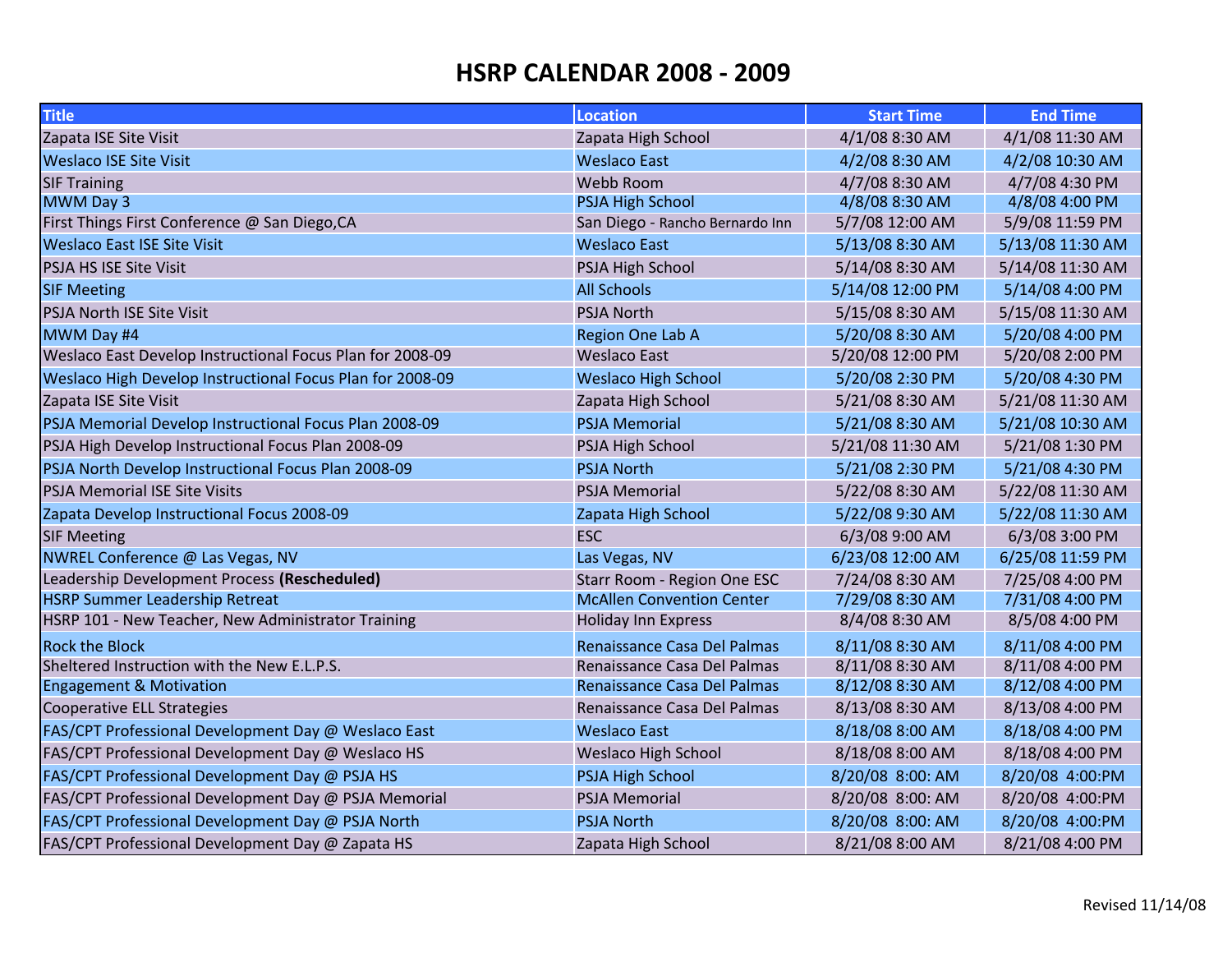| <b>Title</b>                                                            | <b>Location</b>                  | <b>Start Time</b> | <b>End Time</b>   |
|-------------------------------------------------------------------------|----------------------------------|-------------------|-------------------|
| HSRP-SIF Training - Workshop #18890                                     | <b>TSTEM Center</b>              | 9/11/08 8:30 AM   | 9/11/08 11:30 AM  |
| HSRP-Instructional Site Visit (1) @ Weslaco High School                 | <b>Weslaco High School</b>       | 9/16/08 7:30 AM   | 9/18/08 4:30 PM   |
| HSRP-Instructional Site Visit (1) @ Weslaco East                        | <b>Weslaco East</b>              | 9/16/08 7:30 AM   | 9/18/08 4:30 PM   |
| HSRP-Instructional Site Visit (1) @ Zapata High School                  | Zapata High School               | 9/16/08 7:30 AM   | 9/18/08 4:30 PM   |
| HSRP - ISE Visit (SEP/OH) @ PSJA North                                  | <b>PSJA North</b>                | 9/16/08 8:30 AM   | 9/16/08 11:30 AM  |
| HSRP - ISE Visit (SEP/OH) @ PSJA Memorial                               | <b>PSJA Memorial</b>             | 9/17/08 8:30 AM   | 9/17/08 11:30 AM  |
| HSRP-ISE Visit (SEP/OH) @ PSJA HS                                       | <b>PSJA High School</b>          | 9/18/08 8:30 AM   | 9/18/08 11:30 AM  |
| HSRP - ISE Visit (SEP/OH) @ Weslaco E (AM)                              | Weslaco East (AM)                | 9/25/08 8:30 AM   | 9/25/08 11:30 AM  |
| HSRP - ISE Visit (SEP/OH) @Weslaco HS (AM)                              | <b>Weslaco High School (AM)</b>  | 9/29/08 8:30 AM   | 9/29/08 11:30 AM  |
| HSRP-Instructional Site Visits (1) @ PSJA HS                            | PSJA High School                 | 9/30/08 7:30 AM   | 10/2/08 4:30 PM   |
| HSRP-Instructional Site Visits (1) @ PSJA North                         | <b>PSJA North</b>                | 9/30/08 7:30 AM   | 10/2/08 4:30 PM   |
| HSRP-Instructional Site Visits (1) @ PSJA Memorial                      | <b>PSJA Memorial</b>             | 9/30/08 7:30 AM   | 10/2/08 4:30 PM   |
| HSRP - ISE Visit (SEP/OH) @ Zapata HS                                   | Zapata High School               | 9/30/08 9:00 AM   | 9/30/08 12:00 PM  |
| HSRP-SLC Coordinators Training - Workshop #19357                        | <b>McAllen Convention Center</b> | 10/6/08 8:30 AM   | 10/6/08 3:00 PM   |
| - Workshop #17940<br><b>HSRP SIF Training</b>                           | <b>McAllen Convention Center</b> | 10/6/08 3:00 PM   | 10/6/08 6:00 PM   |
| HSRP-FAS Site Visit (1) @ Zapata                                        | Zapata High School               | 10/7/08 7:30 AM   | 10/8/08 4:00 PM   |
| HSRP-FAS Site Visit (1) @ Weslaco HS                                    | <b>Weslaco High School</b>       | 10/7/08 7:30 AM   | 10/8/08 4:00 PM   |
| HSRP-FAS Site Visit (1) @ Weslaco East                                  | <b>Weslaco East</b>              | 10/7/08 7:30 AM   | 10/8/08 4:00 PM   |
| HSRP-FAS Site Visit (1) @ PSJA North                                    | <b>PSJA North</b>                | 10/14/08 7:30 AM  | 10/15/08 4:30 PM  |
| HSRP-FAS Site Visit (1) @ PSJA Memorial                                 | <b>PSJA Memorial</b>             | 10/14/08 7:30 AM  | 10/15/08 4:00 PM  |
| HSRP-FAS Site Visit (1) @ PSJA HS                                       | <b>PSJA High School</b>          | 10/15/08 7:30 AM  | 10/16/08 4:00 PM  |
| HSRP-Measuring What Matters (2 1/2 day Training)-Workshop #19667        | PSJA HS Library                  | 10/20/08 8:30 AM  | 10/21/08 4:00 PM  |
| HSRP-Zapata AB Profile Training - Workshop #19546                       | Zapata High School               | 10/23/08 8:30 AM  | 10/23/08 4:30 PM  |
| HSRP-ISE Visit (AM) @ Zapata (OH Data Pres. & Interpretation Con)#19728 | Zapata High School               | 10/27/08 10:00 AM | 10/27/08 3:00 PM  |
| HSRP - ISE Visit (PM) @ PSJA ISD(OH Comp Data Pres.)-WS #19730          | PSJA H S Lecture Hall            | 10/28/08 5:30 PM  | 10/28/08 8:30 PM  |
| HSRP - ISE Visit (AM) @ PSJA HS (OH Conference)                         | PSJA High School                 | 10/28/08 8:30 AM  | 10/28/08 11:00 AM |
| HSRP-ISE Visit (PM) @ PSJA Memorial (OH Conference)                     | <b>PSJA Memorial</b>             | 10/28/08 1:00 PM  | 10/28/08 3:30 PM  |
| HSRP-ISE Visit (AM) @ PSJA North (OH Interpretation Conference)         | PSJA North                       | 10/29/08 8:30 AM  | 10/29/08 11:00 AM |
| HSRP - ISE Visit (PM) @ Weslaco ISD(OH Comp Data Pres.) WS #19688       | <b>Weslaco ISD</b>               | 10/29/08 5:30 PM  | 10/29/08 8:30 PM  |
| HSRP-ISE Visit (AM) @ Weslaco HS (OH Conference)                        | <b>Weslaco High School</b>       | 10/30/08 8:30 AM  | 10/30/08 11:00 AM |
| HSRP-ISE Visit (PM) Weslaco E (OH Conference)                           | <b>Weslaco East</b>              | 10/30/08 12:30 PM | 10/30/08 3:00 PM  |
| HSRP-Texas High School Project Conference                               | <b>TBD</b>                       | 11/10/08 12:00 AM | 11/12/08 11:59 PM |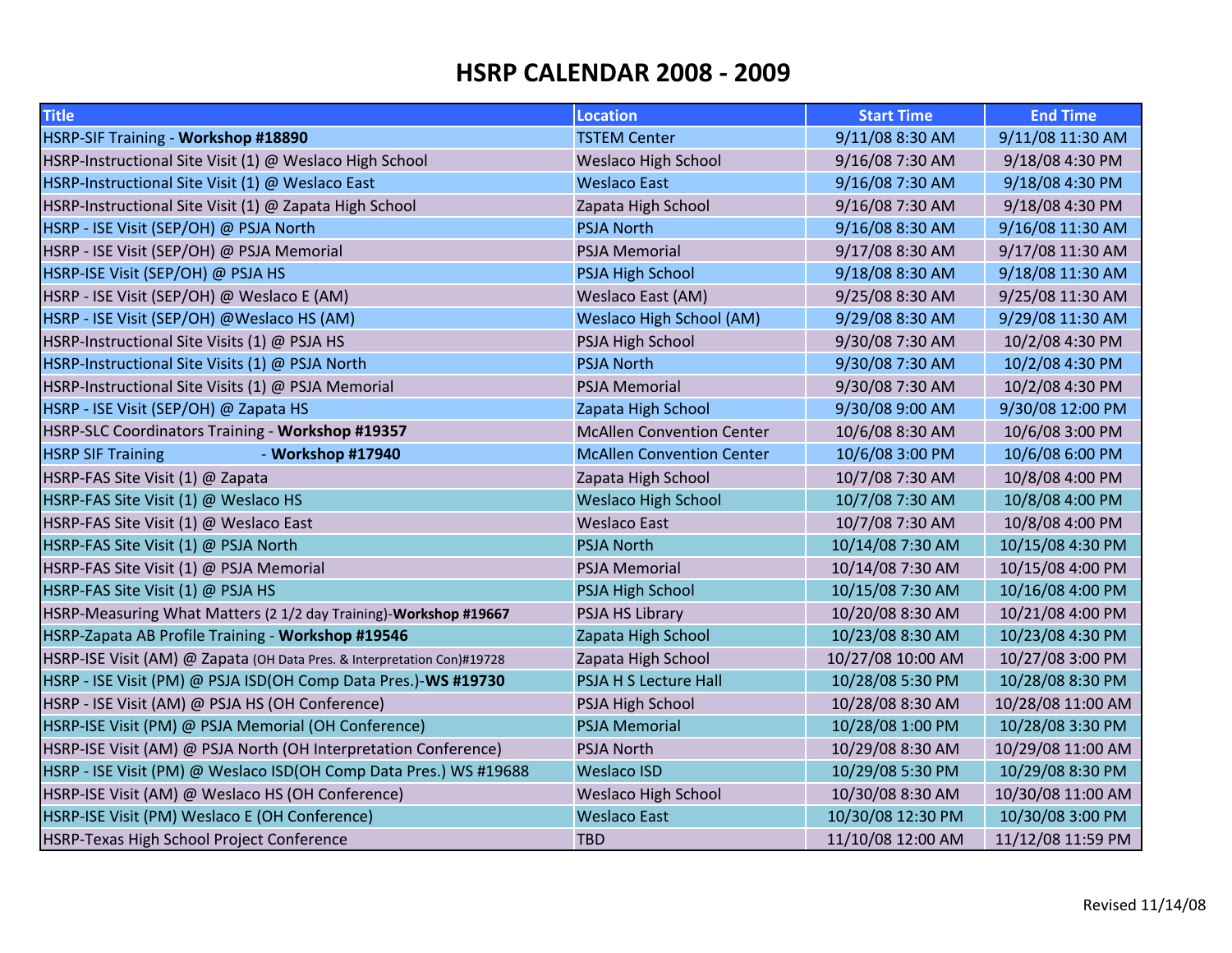| <b>Title</b>                                             | <b>Location</b>                    | <b>Start Time</b>    | <b>End Time</b>      |
|----------------------------------------------------------|------------------------------------|----------------------|----------------------|
| HSRP-ISE Visit @ Zapata HS (OH Resource Conference)      | Zapata High School                 | 11/17/08 9:00 AM     | 11/17/08 12:00 PM    |
| HSRP-Instructional Site Visit (2) @ Zapata High School   | Zapata High School                 | 11/18/08 7:30 AM     | 11/20/08 4:30 PM     |
| HSRP-ISE Visit @ PSJA HS (OH Resource Conference)        | PSJA High School                   | 11/18/08 8:30 AM     | 11/18/08 11:30 AM    |
| HSRP-Instructional Site Visits (2) @ Weslaco HS          | <b>Weslaco High School</b>         | 11/19/08 7:30 AM     | 11/21/08 4:30 PM     |
| HSRP Instructional Site Visit (2) @ Weslaco East         | <b>Weslaco East</b>                | 11/19/08 7:30 AM     | 11/21/08 4:30 PM     |
| HSRP-ISE Visit @ PSJA North (OH Resource Conference)     | <b>PSJA North</b>                  | 11/19/08 8:30 AM     | 11/19/08 11:30 AM    |
| HSRP-ISE Visit @ PSJA Memorial (OH Resource Conference)  | <b>PSJA Memorial</b>               | 11/20/08 8:30 AM     | 11/20/08 11:30 AM    |
| HSRP-ISE Visit @ Weslaco HS (OH Resource Conference)     | <b>Weslaco High School</b>         | 11/24/08 8:30 AM     | 11/24/08 11:30 AM    |
| HSRP-ISE Visit @ Weslaco E (PM) (OH Resource Conference) | <b>Weslaco East</b>                | 11/24/08 12:30 PM    | 11/24/08 3:00 PM     |
| HSRP SIF Training - Workshop #17941                      | <b>McAllen Convention Center</b>   | 12/1/08 11:30 AM     | 12/1/08 3:30 PM      |
| HSRP-Instructional Site Visits (2) @ PSJA High School    | PSJA High School                   | 12/2/08 7:30 AM      | 12/4/08 4:30 PM      |
| HSRP Instructional Site Visit (2) @ PSJA Memorial        | <b>PSJA Memorial</b>               | 12/2/08 7:30 AM      | 12/4/08 4:30 PM      |
| HSRP Instructional Site Visit (2) @ PSJA North           | <b>PSJA North</b>                  | 12/2/08 7:30 AM      | 12/4/08 4:30 PM      |
| HSRP OH Team Planning - Workshop #19899                  | <b>McAllen Convention Center</b>   | 12/6/08 9:00 AM      | 12/6/08 4:00 PM      |
| HSRP-ISE Visit @ Zapata (OH/SEPs Conference)             | Zapata High School                 | 12/9/08 9:00 AM      | 12/9/08 12:00 PM     |
| HSRP-ISE Visit @ PSJA North (OH/SEPs Conference)         | <b>PSJA North</b>                  | 12/10/08 8:30 AM     | 12/10/08 11:30 AM    |
| HSRP-ISE Visit @ PSJA HS (OH/SEPs Conference)            | PSJA High School                   | 12/11/08 8:30 AM     | 12/11/08 11:30 AM    |
| HSRP-ISE Visit @ Weslaco HS (OH/SEPs Conference)         | <b>Weslaco High School</b>         | 12/15/08 8:30 AM     | 12/15/08 11:30 AM    |
| HSRP-ISE Visit @ Weslaco East (OH/SEPs Conference)       | <b>Weslaco East</b>                | 12/16/08 8:30 AM     | 12/16/08 11:30 AM    |
| HSRP-ISE Visit @ PSJA Memorial (OH/SEPs Conference)      | <b>PSJA Memorial</b>               | 12/17/08 8:30 AM     | 12/17/08 11:30 AM    |
| Leadership Development Process - Workshop #19696<br>(?)  | <b>Starr Room - Region One ESC</b> | <b>TBA (January)</b> | <b>TBA</b> (January) |
| <b>HSRP Professional Development- Rigor</b>              | <b>PSJA Memorial</b>               | 1/5/09 8:30 AM       | 1/5/09 4:00 PM       |
| <b>HSRP Professsional Development - Rigor</b>            | <b>PSJA North</b>                  | 1/6/09 8:30 AM       | 1/6/09 4:00 PM       |
| <b>HSRP Effecitve Use of Instructional Time</b>          | PSJA High School                   | 1/6/09 8:30 AM       | 1/6/09 4:00 PM       |
| HSRP-Instructional Site Visits (3) @ Weslaco HS          | <b>Weslaco High School</b>         | 2/3/09 7:30 AM       | 2/5/09 4:30 PM       |
| HSRP-Instructional Site Visit (3) @ Zapata High School   | Zapata High School                 | 2/3/09 7:30 AM       | 2/5/09 4:30 PM       |
| HSRP-Instructional Site Visit (3) @ Weslaco East         | <b>Weslaco East</b>                | 2/3/09 7:30 AM       | 2/5/09 4:30 PM       |
| <b>HSRP Professional Development TBA</b>                 | <b>PSJA Memorial</b>               | 2/9/09 8:30 AM       | 2/9/09 4:00 PM       |
| <b>HSRP Professional Development - Engagement</b>        | <b>PSJA North</b>                  | 2/9/09 8:30 AM       | 2/9/09 4:00 PM       |
| <b>HSRP Differentiation and Flexible Grouping</b>        | <b>PSJA High School</b>            | 2/9/09 8:30 AM       | 2/9/09 4:00 PM       |
| HSRP SIF Training - Workshop #17942                      | <b>ESC - Resource Center</b>       | 2/16/09 8:30 AM      | 2/16/09 4:00 PM      |
| HSRP-Instructional Site Visits (3) @ PSJA High School    | <b>PSJA High School</b>            | 2/17/09 7:30 AM      | 2/19/09 4:30 PM      |